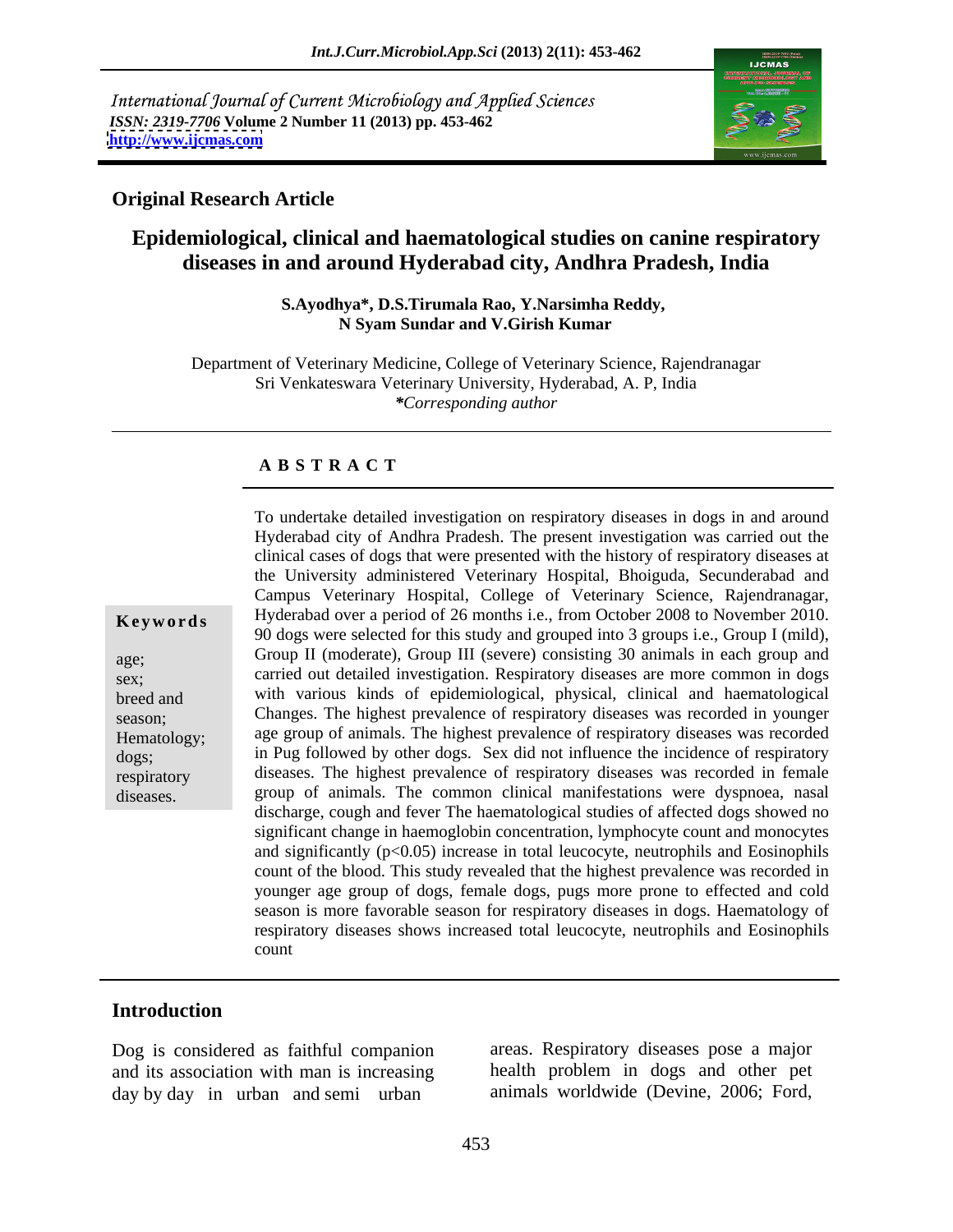1990; Haller and Guscetti, 1994; medical ward of University administered Knotek, *et al.*, 2001; McCandlish *et al.*, Veterinary Hospital, Bhoiguda, 1978). Medical suggestion is that pet Secunderabad and Campus Veterinary animal can give instantaneous relief from Hospital, College of Veterinary Science, blood pressure and other related diseased Rajendranagar, Hyderabad over a period condition [9, 11]. Inflammation of the respiratory system can be due to infectious November 2010. Of these 370 dogs were or noninfectious causes. Physical showing the signs of respiratory disease examination findings may include nasal such as dyspnoea, cough, feverand nasal discharge, cough, exercise intolerance, increased respiratory effort or overt respiratory distress, and systemic signs of In the present investigation the breed wise illness such as lethargy, anorexia and fever incidence of respiratory diseases in (Cadore, J.L. 2011; Centil *et al*., 2012; canines was studied (Table 1**).** The Clercx *et al*., 2003; John *et al*., 2000). prevalence of respiratory diseases due to Respiratory disease is a challenging bacterial causes was found to be highest in condition to diagnose and can exhibit a Pug (20.74%) followed by Labrador wide range of clinical presentations (John Retriever (13.24%), Doberman Pinscher *et al*., 2000; Norris, *et al*., 2001; Priestnall (11.08%), Dachshund (10.00%), Boxer *et al*., 2010). The present work deals with (9.73%), Crossbreds (8.92%), German detailed investigation of the prevalence, Shepherd (8.64%), Non-descript (6.76%), clinical signs and haematological Golden Retriever (6.76%), Pomeranian parameters of respiratory diseases in dogs.  $(4.33\%)$ .

The present investigation was carried out 0 to 6 months of age (43.78 %) followed the clinical cases of dogs that were presented with the history of respiratory and followed by above 4 years aged dogs diseases at the University administered (25.68 %) (Table 2). Veterinary Hospital, Bhoiguda, Secunderabad and Campus Veterinary In the present study, the sex wise Hospital, College of Veterinary Science, prevalence of respiratory diseases, which investigation. Blood samples from these revealed that majority of the cases were 90 dogs were collected into sterile glass female dogs accounting for 52.7% vials containing anticoagulant, Ethylene fallowed by male dogs 47.3 % (Table 3). Diamino- Tetra Acetic acid disodium salt  $(Na_2EDTA)$  @ 1 mg/ml for complete In the present investigation prevalence of blood picture. All the haematological respiratory diseases were reported in cold estimations were carried out on the same season (July to February) 70.81% and only day as described by Schalm *et al* .

### **Result and Discussion**

systemic diseases were presented to the i.e. mild, moderate and severe (Table 5).

Veterinary Hospital, Bhoiguda, Secunderabad and Campus Veterinary of 26 months i.e., from October 2008 to discharge etc.

(4.33%).

**Materials and Methods** In the present study, the highest prevalence was recorded in dogs between by 6 months to 4 year old dogs (30.54 %)

(25.68 %) (Table 2).<br>In the present study, the sex wise female dogs accounting for 52.7%

fallowed by male dogs 47.3 % (Table 3).<br>In the present investigation prevalence of 108 (29.19%) were observed in hot season (April to June) (Table 4).

A total of 26,642 dogs with the history of manifestations are divided into 3 groups In the present study the common clinical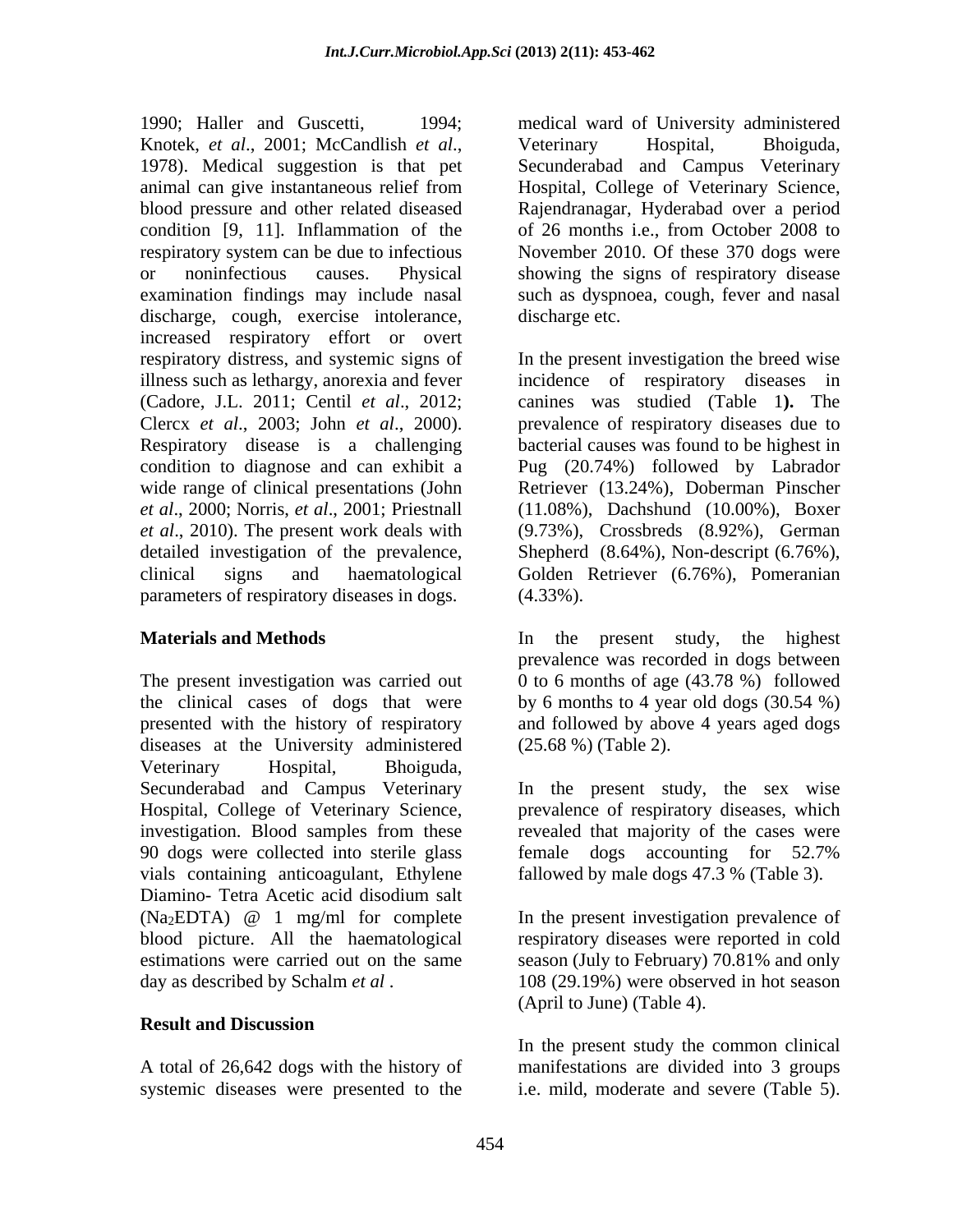In mild case (group I) were having dyspnoea at inspiration in 10 (33.33 %), belonging to groups I were 10.16±0.165 costal respiration in 28 (93.33 %), dry cough in 29 (96.67 %), Serous nasal for group II dogs were  $10.6 \pm 0.194$ . The discharge in 28 (93.33%), Unilateral nasal corresponding value of above parameter in discharge in 25 (83.33%), Scanty nasal group III were  $12.00\pm0.158$  ( $\times10^3$   $\mu$ I). discharge in 23 (76.67%). Whereas, in There was significant increase (p>0.05) in case of moderate (group II) respiratory total leucocyte count of all groups of dogs diseases clinical manifestations were when compared to normal  $(7.20 \pm 0.042)$ dyspnoea at rest in 16 (53.33 %), dyspnoea  $\times 10^3$  µl). at inspiration in 23 (76.67%), costal respiration in 25 (83.33%), abdominal The mean differential leucocyte count in respiration in 7 (23.33%), dry cough in 15 group I dogs revealed 69.73±0.290 per (50.00 %), moist cough in 15 (50.00 %), cent Neutrophils, 22.78±0.098 per cent Serous nasal discharge in 2 (6.27 %), Lymphocytes. Eosinophils were Mucous nasal discharge in 28 (93.33%), 8.45±0.178 per cent and Monocytes Unilateral nasal discharge in 16 (53.33 %),  $2.77 \pm 0.079$  per cent. The findings of Bilateral nasal discharge in 14 (46.67%), above mentioned parameter in group II Copious nasal discharge in 14 (46.67 %), dogs were  $70.67 \pm 0.468$  per cent Scanty nasal discharge in 16 (53.33 %). In Neutrophils, 23.0±0.155 per cent case of severe (group III) respiratory Lymphocytes,  $8.61 \pm 0.133$  per cent diseases the common clinical Eosinophils and 3.23±0.102 per cent manifestations were dyspnoea at rest in 26 Monocytes. In group III dogs Neutrophils (86.67 %), dyspnoea at inspiration in 8 were 74.93±1.322 per cent, Lymphocytes (26.67%), dyspnoea at expiration in 22 were 23.16±0.254 per cent, Eosinophils (73.33 %), abdominal respiration in 30 were 9.79±0.132 per cent and Monocytes (100%), dry cough in 4 (13.33 %), moist were 3.35±0.100 per cent. Neutrophils cough in 29 (96.67 %), Mucous nasal were significantly (p>0.05) increased in discharge in 7 (23.33%), Mucopurulent dogs of group I, II and III. Eosinophils nasal discharge in 28(93.33 %), Bilateral were significantly (p>0.05) increased in nasal discharge in 29 (96.67 %), Copious dogs of groups I, II and III when compared nasal discharge in 27(90 %) (Table 5).

The mean lymphocytes and monocytes In the present investigation the breed wise values of dogs of group I, II and III were incidence of respiratory diseases in reveals no significant difference when canines was found to be highest in Pug compared to normal dogs. Whereas, the (20.74%) followed by Labrador Retriever neutrophils, eosinophils were significantly (13.24%), Doberman Pinscher (11.08%), (p>0.05) increased in these group dogs Dachshund (10.00%), Boxer (9.73%), when compared to normal dogs. The mean Crossbreds (8.92%), German Shepherd haemoglobin concentration in group I dogs (8.64%), Non-descript (6.76%), Golden were 12.08±0.145. The above mentioned Retriever (6.76%), Pomeranian (4.33%). value for group II dogs were 12.28±0.102. Corcoran *et al.,* (1991) reported that The corresponding value of above similar prevalence of respiratory diseases parameter in group III was in 14 dogs of different breeds. Hulas and 12.02±0.149. Hulas (2009), Skae (1988), Ford (1990) ,

The mean total leucocyte count in dogs  $(\times 10^3 \text{ }\mu\text{L})$ . The fore mentioned parameter 3  $\mu$ l).  $\times 10^3$  µl).  $\mu$ l).

Lymphocytes. Eosinophils were 2.77±0.079 per cent. The findings of dogs were 70.67±0.468 per cent Neutrophils, 23.0±0.155 per cent Lymphocytes, 8.61±0.133 per cent to normal dogs (Table 6).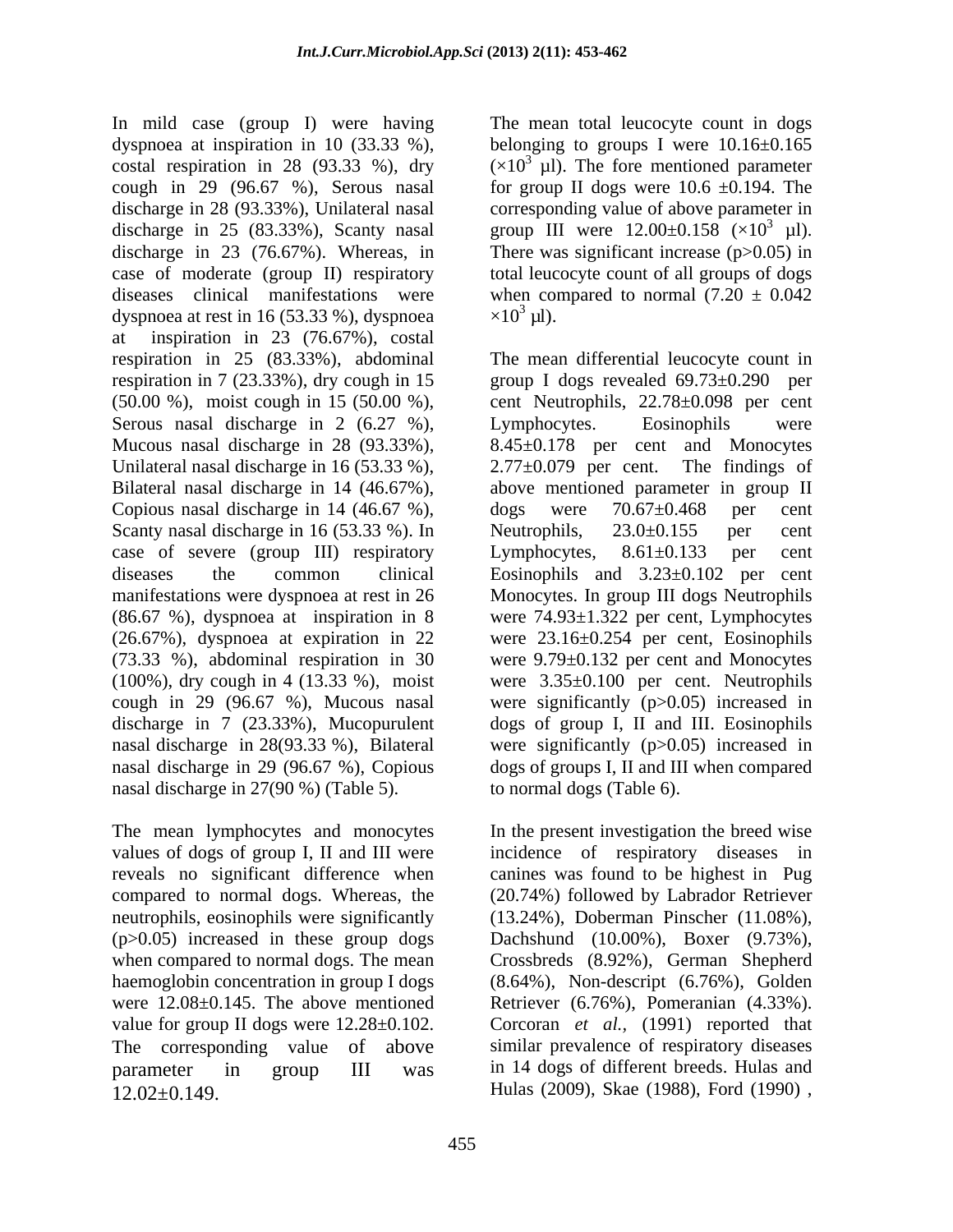(1982) were reported that there was no of respiratory diseases in canines is a relatively more sensitivity and large reported that; there was no sex twin cities. The same state of the state of the state of the state of the state of the state of the state of the state of the state of the state of the state of the state of the state of the state of the state of the state

(25.68 %). The decreased incidence along are in accordance with the following authors. Botha *et al.,* (1979), Adamama- Moraitou (2012), Amrute (2009), Anusz Varshney *et al.,* (2009) reported that

In the present study, the sex wise prevalence of respiratory diseases, which fallowed by male dogs 47.3 %. The disease. higher incidence of bacterial respiratory diseases in female dogs might be due to In the present study the common clinical low immunity and some hormonal imbalance at maturity than male dogs. These results corresponded with Botha *et*

Radhakrishnan *et al* ., (2007) and Sehata *et al* (2006) reported that symptoms in the *al.,* (2010) and Tekdek and Ezeokoli female were rapid, shallow respiration breed predilection among respiratory enteritis and in the male the only diseases of dogs and breed wise incidence significant abnormality and explained the predisposing factor. The reason for higher maturity in either sexes. Whereas Skae incidence could be attributed to the (1988) and Hulas and Hulas (2009) population of these breeds in and around predisposition among respiratory diseases with bronchitis, rhinitis and moderate reasons as some hormonal imbalance at reported that; there was no sex in dogs.

In the present study, the highest In the present investigation prevalence of prevalence was recorded in dogs between respiratory diseases were reported in cold 0 to 6 months of age (43.78 %) followed season (July to February) 70.81% and only by 6 months to 4 year old dogs (30.54 %) 108 (29.19%) were observed in hot season and followed by above 4 years aged dogs (April to June). The higher incidence of with increased age as seen in the present season as seen in present study might be study might be due to the increased due to the fact that the bacteria multiply resistance of the dogs along with rapidly when climatic temperature is low advancement in age. The preset findings with relative high humidity. These (2005), Jameson *et al* (1995) and occurred between October and December young dogs were more infected than adult 0.2 per cent in preceding year. Skae (1988) dogs among respiratory diseases of dogs. was reported highest incidence of 20 Hulas and Hulas (2009) reported that clinical cases of chronic respiratory respiratory diseases of dogs in young and diseases in dogs seen between October adult dogs alike, no matter their breed or 1985 and May 1986. Whereas Uzunova gender. and Koleva (2005) and Sagarra (2008) revealed that majority of the cases were Hulas (2009) reported the 'kennel cough' female dogs accounting for 52.7% bacterial respiratory diseases during cold findings are on the lines of Tekdek and Ezeokoli (1982) reported that during the respiratory disease outbreak which 1980, 21 per cent of dogs compared with reported that microclimate, humidity and extreme temperature plays important role in respiratory diseases of dogs. Hulas and was a seasonal infectious, contagious disease.

> manifestations are divided into 3 groups i.e. mild, moderate and severe. In mild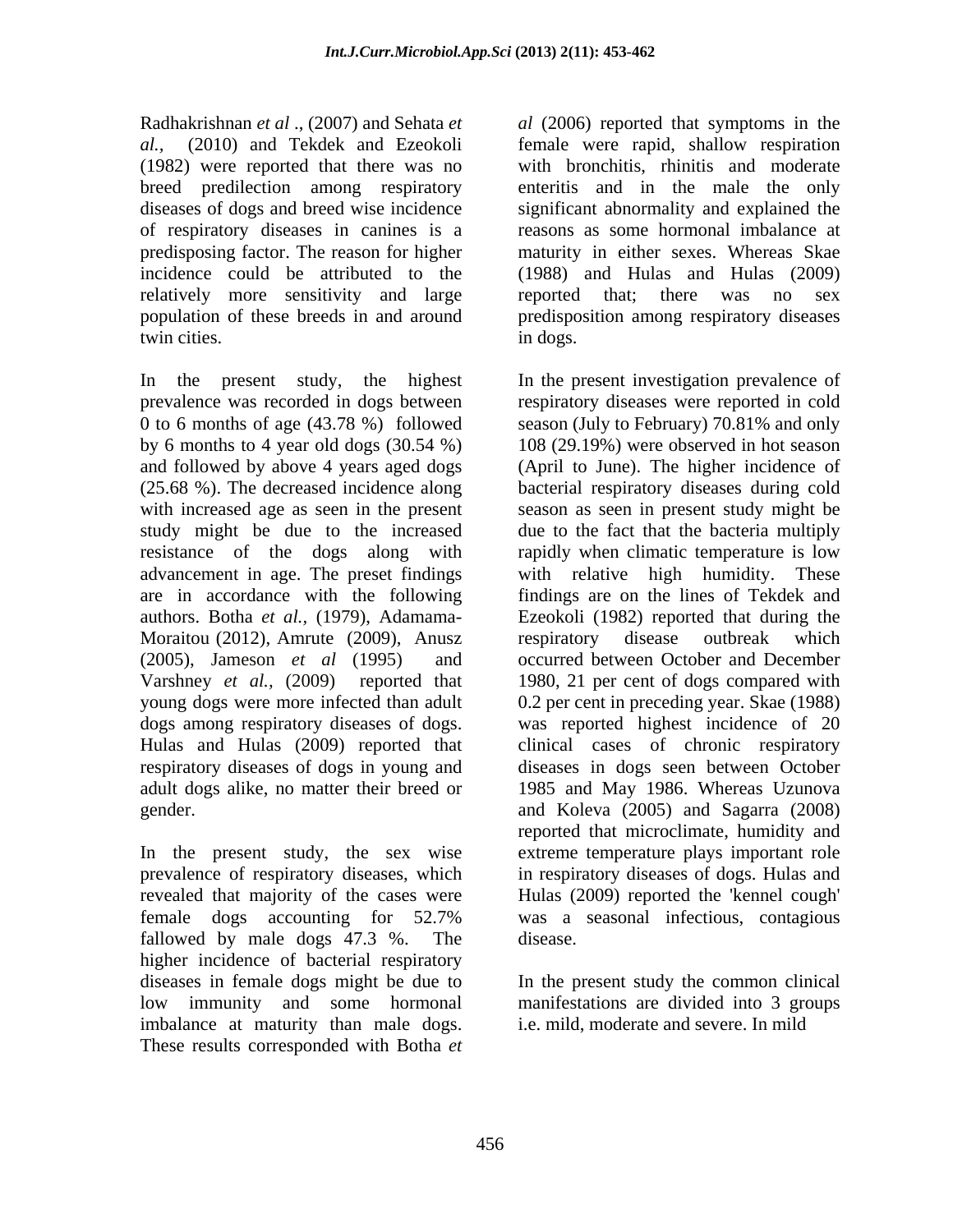| Sl. No         | <b>Breed of the Dog</b> | No. of dogs         | Percentage |
|----------------|-------------------------|---------------------|------------|
| $\mathbf{I}$ . | Pug                     | 76                  | 20.54      |
| 2.             | Labrador Retriever      | 49                  | 13.24      |
| 3.             | Doberman Pincher        | 41                  | 11.08      |
| 4.             | Dachshund               | 37                  | 10         |
| 5.             | Boxer                   | 36                  | 9.73       |
| 6.             | Cross breed             | 33                  | 8.92       |
| $\mathcal{L}$  | German Shepherd         | 32                  | 8.64       |
| 8.             | Non-descript            | 25                  | 6.76       |
| 9.             | Golden Retriever        | 25                  | 6.76       |
| 10.            | Pomeranian              | 16                  | 4.33       |
|                |                         | 370<br><b>Total</b> | 100        |

Table.1 Breed – wise Prevalence of Respiratory Diseases in dogs (N=370)

**Table.2** Age – wise Prevalence of Respiratory Diseases in dogs (N=370)

|                          | S.No   Age group      |              | No. of dogs              | Percent              |
|--------------------------|-----------------------|--------------|--------------------------|----------------------|
|                          | – 6 months<br>.       |              | 162                      | 10.70<br>43.78       |
| $\sim$<br>$\overline{a}$ | $6$ months $-4$ years |              | 113                      | 30.54                |
| $\sim$<br>ັ              | 4 years               |              |                          | 25.68                |
|                          |                       | <b>Total</b> | 27 <sup>o</sup><br>3 I V | 100<br>$\sim$ $\sim$ |

Table.3 Sex – wise Prevalence of Respiratory Diseases in dogs (N=370)

| S.No | Sex          | No. of dogs | Percent |
|------|--------------|-------------|---------|
|      | Male         | 175         | 47.30   |
|      |              |             |         |
|      | Female       | 195         | 52.70   |
|      |              |             |         |
|      | <b>Total</b> | 370         | 100     |

| Table.4 Season-wise Prevalence of<br>$\sim$ c of Respiratory Diseases in dogs (N- <sup><math>\sim</math>-</sup><br>=370) |  |
|--------------------------------------------------------------------------------------------------------------------------|--|
|                                                                                                                          |  |

| <b>S.No</b> Season                | No. of dogs Percent |       |
|-----------------------------------|---------------------|-------|
| 1. Cold Season (July to February) | 262                 | 70.81 |
| 2. Hot Season (April to June)     | 108                 | 29.19 |
| Total                             | 370                 | 100   |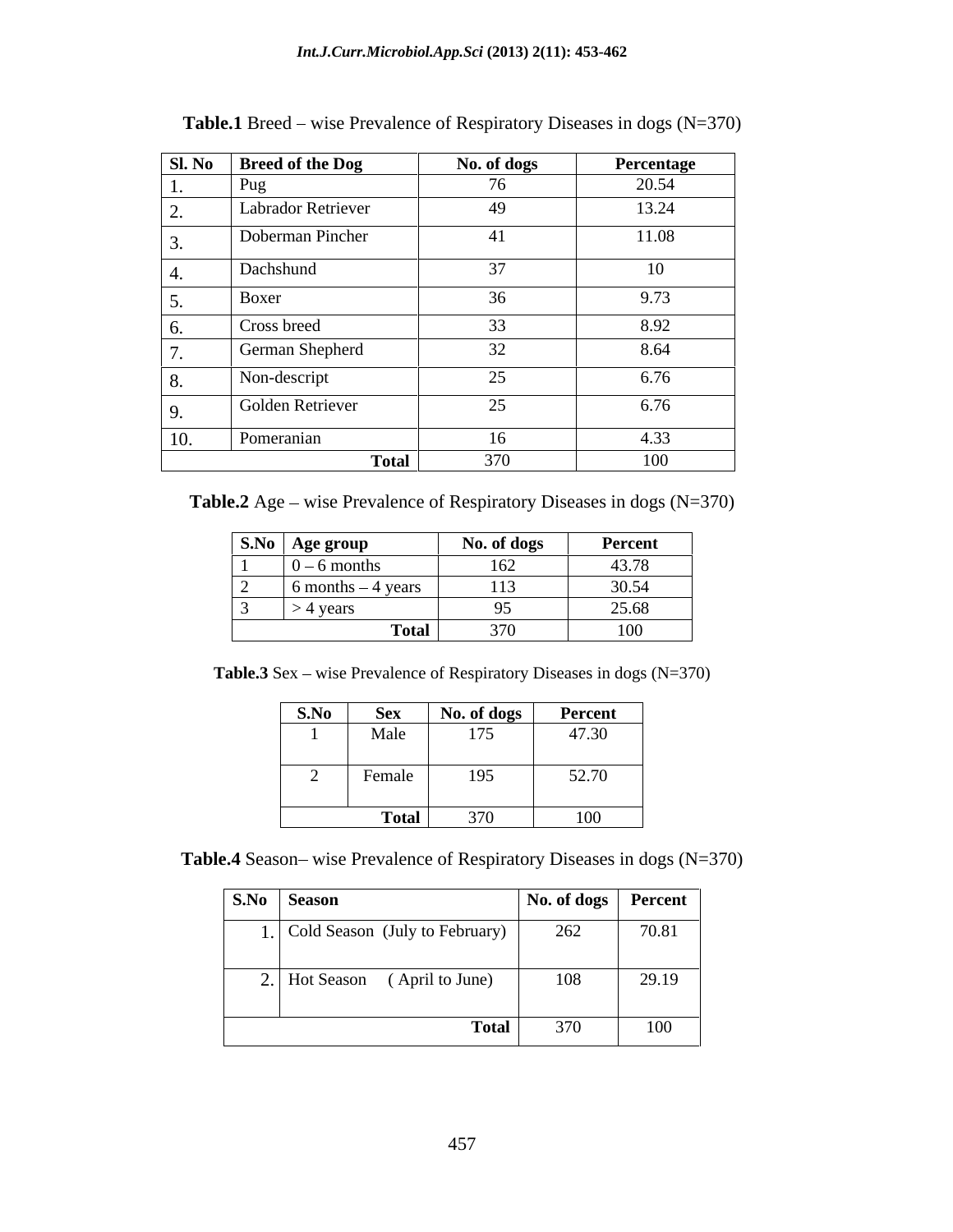|                |                    |                              | Mild $(n=30)$  |          | $Modern (n=30)$      |              | $Severe(n=30)$       |              |
|----------------|--------------------|------------------------------|----------------|----------|----------------------|--------------|----------------------|--------------|
| S.No.          |                    | <b>Parameter</b>             | No. of         | Percent  | No. of               | Percent      | No. of               | Percent      |
|                |                    | At rest                      | <b>Animals</b> | (%)      | <b>Animals</b><br>16 | (%)<br>53.33 | <b>Animals</b><br>26 | (%)<br>86.67 |
|                | Dyspnoea           | At inspiration               | 10             | 33.33    | 23                   | 76.67        | $\circ$              | 26.67        |
|                |                    |                              |                | $\Omega$ |                      |              |                      |              |
|                |                    | At expiration                |                |          |                      |              | 22                   | 73.33        |
| 2              | Respiration Costal |                              | 28             | 93.33    | 25                   | 83.33        |                      |              |
|                | type               | Abdominal                    |                |          |                      | 23.33        | 30                   | 100          |
|                |                    | Dry                          | 29             | 96.67    | 15                   | 50           |                      | 13.33        |
| $\overline{3}$ | Cough              | Moist                        |                |          | 15                   | 50           | 29                   | 96.67        |
|                |                    | Serous                       | 28             | 93.33    | $\overline{ }$       | 6.67         |                      |              |
|                |                    | Mucous                       |                |          | 28                   | 93.33        |                      | 23.33        |
|                | Nasal              | Mucopurulent $\vert 0 \vert$ |                | $\sim$   |                      |              | 28                   | 93.33        |
|                | discharge          |                              |                |          |                      |              |                      |              |
|                |                    | Unilateral                   | 25             | 83.33    | 16                   | 53.33        |                      |              |
|                |                    | Bilateral                    |                |          | 14                   | 46.67        | 29                   | 96.67        |
|                |                    | Copious                      |                |          | 14                   | 46.67        | 27                   | 90           |
|                |                    | Scanty                       | 23             | 76.67    | 16                   | 53.33        |                      |              |

# **Table.5** Clinical signs observed in Respiratory Diseases of dogs

**Table.6** Mean Hematological findings observed in Respiratory Diseases of dogs

| S.No |                    | <b>Parameter</b>                    | $Group-I$           | $Group-II$        | $Group-III$       | Normal Values <sup>#</sup> |
|------|--------------------|-------------------------------------|---------------------|-------------------|-------------------|----------------------------|
|      |                    | Hb $(g\% )$                         | $12.23 \pm 0.150$   | $12.32 \pm 0.096$ | $12.21 \pm 0.119$ | $13 \pm 0.28$              |
|      |                    | TLC ( $\times$ 10 <sup>3</sup> /µl) | $11.31 \pm 0.160$   | $11.11 \pm 0.229$ | $12.25 \pm 0169$  | $7.5 \pm 0.62$             |
|      |                    | Neutrophils (%)                     | $69.6 \pm 0.245$    | 70.66±0.407       | 72.27±0.892       | $64 \pm 0.23$              |
|      | <b>DLC</b><br>(% ) | Lymphocytes $(\%)$                  | $23.13 \pm 0.140**$ | 22.66±0.447*      | 22.99±0.294*      | $23 \pm 0.25$              |
|      |                    | Eosinophils (%)                     | $7.86 \pm 0.079$    | $8.51 \pm 0.100$  | $10.11 \pm 0.149$ | $2.7 \pm 0.79$             |
|      |                    | Monocytes (%)                       | $2.61 \pm 0.033$    | $3.14 \pm 0.105*$ | $3.17 \pm 0.110$  | $2.6 \pm 0.15$             |

# Values given by Benjamin, (2007)

\* Significant at 5 percent (P < 0.05) level

\*\* Significant at 1 percent (P < 0.01) level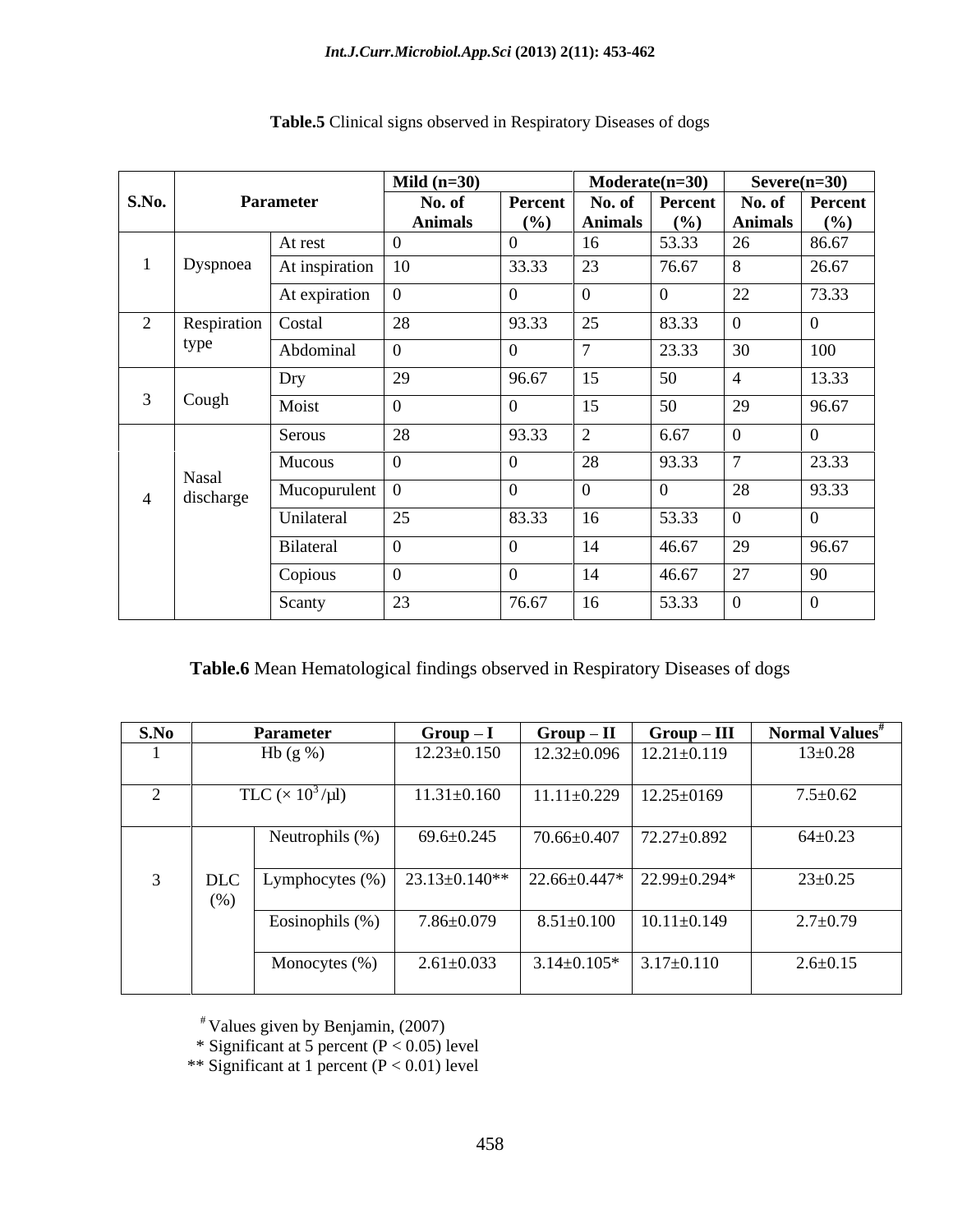case (group I) were having dyspnoea at inspiration in 10 (33.33 %), costal respiration in 28 (93.33 %), dry cough in 29 (96.67 %), Serous nasal discharge in 28 (93.33%), Unilateral nasal discharge in 25 (83.33%), Scanty nasal discharge in 23 (76.67%). Whereas, in case of moderate group I dogs were  $12.08 \pm 0.145$  g%. The (group II) respiratory diseases clinical above mentioned value for group II dogs manifestations were dyspnoea at rest in 16 were 12.28±0.102 g%. The corresponding (53.33 %), dyspnoea at inspiration in 23 value of above parameter in group III was (76.67%), costal respiration in 25 12.02±0.149 g%. There was a no (83.33%), abdominal respiration in 7 significance difference in haemoglobin (23.33%), dry cough in 15 (50.00 %), concentration of respiratory disease in moist cough in 15 (50.00 %), Serous nasal dogs when compared to normal values. discharge in 2 (6.27 %), Mucous nasal Piva et al (2010) reported that discharge in 28 (93.33%), Unilateral nasal haematology in dogs infected with discharge in 16 (53.33 %), Bilateral nasal respiratory diseases reveals no change in discharge in 14 (46.67%), Copious nasal discharge in 14 (46.67 %), Scanty nasal discharge in 16 (53.33 %). In case of In the present investigation, the mean TLC severe (group III) respiratory diseases the was significantly (P<0.05) increased in I, common clinical manifestations were II, III groups when compared to normal dyspnoea at rest in 26 (86.67 %), dyspnoea dogs. Maden *et al* (2000) observed that at inspiration in 8 (26.67%), dyspnoea at expiration in 22 (73.33 %), abdominal increased while macrophage and respiration in 30 (100%), dry cough in 4 lympocyte counts were decreased. Billen (13.33 %), moist cough in 29 (96.67 %), *et al* (2006), Bolln *et al* (2003) and Mucous nasal discharge in 7 (23.33%), Brendan *et al* (2006) stated that number of Mucopurulent nasal discharge in 28 inflammatory cells encountered in healthy (93.33 %), Bilateral nasal discharge in 29 dogs was less than those in sick dogs. The (96.67 %), Copious nasal discharge in 27(90 %). Clercx *et al* (2003) reported that bacterial infection which usually respiratory disease dogs shows clinical accompanies the respiratory tract diseases. signs like transient to persistent mucoid or mucopurulent rhinorrhea, cough, and The mean lymphocytes and monocytes respiratory dyspnoea. Respiratory tract values of dogs of group I, II and III were diseases include nasal discharge, sneezing, coughing, epistaxis were common clinical compared to normal dogs. Whereas, the signs, Windsor and Johnson (2006). neutrophils, eosinophils were significantly Vollmar (2009) and Sikorska-Kopylowicz (p>0.05) increased in these group dogs and Nicpon (2009) reported that coughing when compared to normal dogs. The mean was a symptom of upper and lower total leucocyte count in dogs belonging to respiratory infections dogs and stated that group I were  $10.16\pm0.165$  ( $\times10^3$   $\mu$ I). The cough was one of the first signs of most fore mentioned parameter for group II respiratory system diseases. It facilitates dogs were  $10.6 \pm 0.194$  ( $\times 10^3$  µl). The

parts of epitheliums, discharges and injurious microbial. These findings are in agreement with observation made by the above authors.

The mean haemoglobin concentration in Piva *et al* (2010) reported that haemoglobin concentration.

leukocyte counts were significantly increased while macrophage and increase in leucocytes might be due to bacterial infection which usually

the physical excretion of desquamated corresponding value of above parameter inreveals no significant difference when  $3 \tanh \text{Th}_2$ µl). The  $3 \t{1}$  The µl). The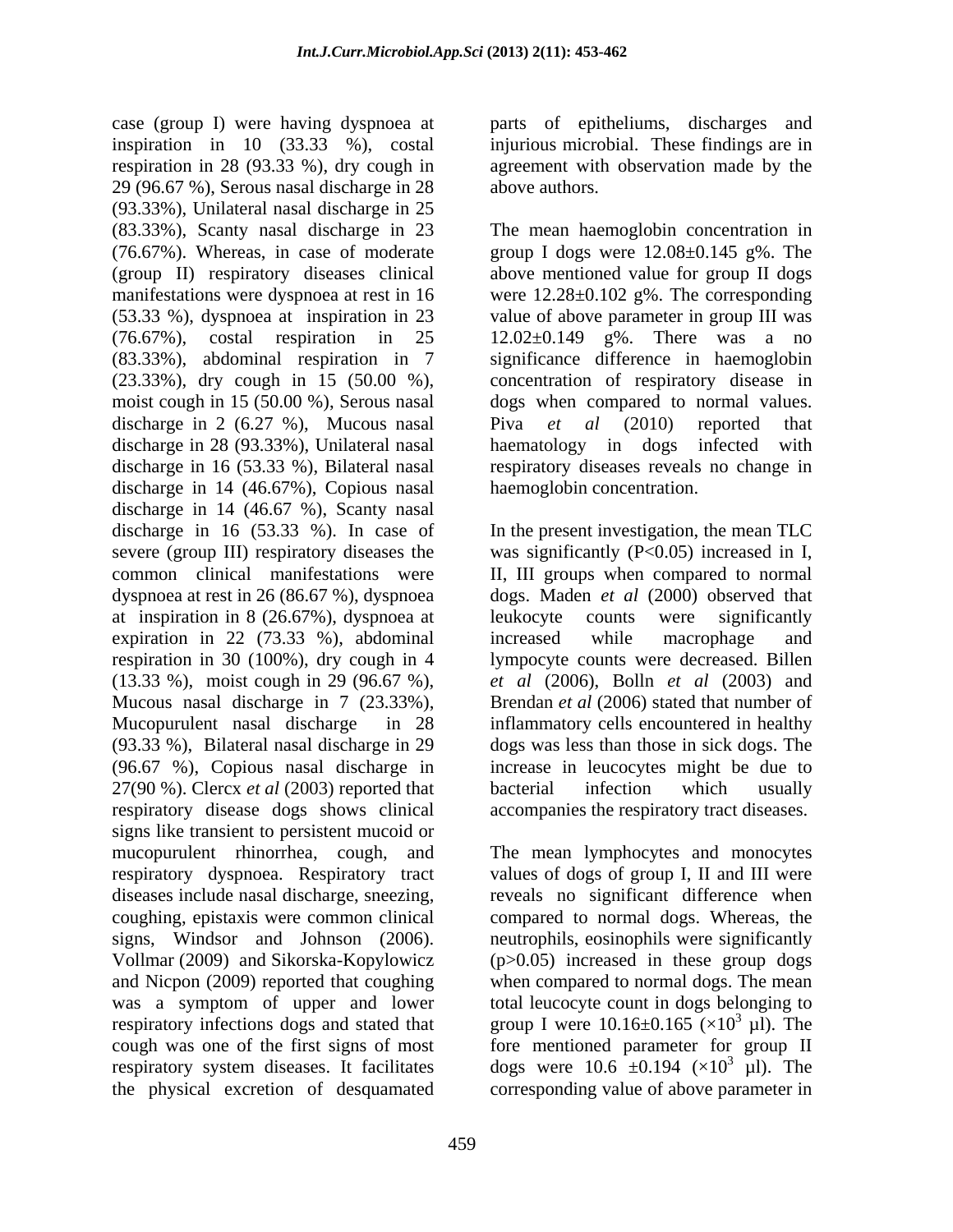There was significant increase  $(p>0.05)$  in significantly  $(p<0.05)$  increase in total total leucocyte count of all groups of dogs leucocyte, neutrophils and Eosinophils when compared to normal  $(7.20 \pm 0.042)$  $\times 10^3$  µl). Piva *et al* (2010) and Anusz (2005) earlier reported eosinophilia and leucocytosis was main haematological finding in respiratory diseases. Amrute *et*  SA carried out the case study and sample *al* (2009) observed that neutrophilia in analysis. DST participated in scientific haematological finding of dogs infected discussion, wise counsel and *concrete* with respiratory diseases at Bombay suggestions. YN participated in scientific veterinary college, Mumbai. Similarly discussion, coordination, sample collection Billen *et al* (2006) observed that number and analysis. NS participated in scientific of inflammatory cells encountered in healthy dogs was less than those in sick dogs. Leukocyte counts were significantly discussion, drafted and revised increased while macrophage and manuscript. All authors read and approved lympocyte counts were decrease, Maden *et al* (2000). Corcoran *et al* (1991), Brownlie (1990), Charkrabarthi (2006), Creighton *et al* (1974), Ivana (2006), Ji SeoYeoun (1995), John *et al* (2012), Spuzak (2006) and Wray (2006) observed absolute circulating eosinophilia was seen in dogs of respiratory tract diseases. The Pradesh, India for providing necessary eosinophilia might be due to raised plasma facilities to carry out this research work. histamine concentration that resulted in release of eosinophils in circulation. **References** 

Respiratory diseases are more common in dogs with various kinds of epidemiological, physical, clinical and haematological Changes. The highest 2012. Canine bronchomalacia: a<br>prevalence of respiratory diseases was clinicopathological study of 18 cases prevalence of respiratory diseases was recorded in younger age group of animals. The highest prevalence of respiratory diseases was recorded in Pug followed by other dogs. Sex did not influence the incidence of respiratory diseases. The highest prevalence of respiratory diseases was recorded in female group of animals. The common clinical manifestations were 17. dyspnoea, nasal discharge, cough and fever. The haematological studies of affected dogs showed no significant change in haemoglobin concentration,

group III were  $12.00\pm0.158$  ( $\times10^3$   $\mu$ ). lymphocyte count and monocytes and count of the blood.

# **Authors' contribution**

discussion, drafted and revised manuscript. VG participated in scientific discussion, drafted and revised the final manuscript.

# **Acknowledgement**

Authors are thankful to Sri Venkatewara Veterinary University, Tirupati, Andhra

# **References**

- Adamama-Moraitou, K.K., D. Pardali, M. J. Day, N.N.Prassinos, M. Kritsepi- Konstantinou, M.N. Patsikas, Rallis, T. S. 2012. Canine bronchomalacia: a clinicopathological study of 18 cases diagnosed by endoscopy Veterinary J.. 191(2):261-266.
- Amrute, P.K., V.D. Muley, D.G. Dighe, R.D. Velhankar and Keskar, D.V. 2009.Chronic bronchopneumonia in Great Dane pup at Mumbai. Veterinary World. 2:358- 359.
- Anusz, K. 2005. Some respiratory diseases in ageing dogs. Weterynaria Praktyce. 2: 14- 17.
- Billen, F., M.J.Day and Clercx, C. 2006. Diagnosis of pharyngeal disorders in dogs: a retrospective study of 67 cases. J. Small Animal Pract. 47: 122-129.
- Bolln, G., U.Wolk, M.Bausch, J.G. Kresken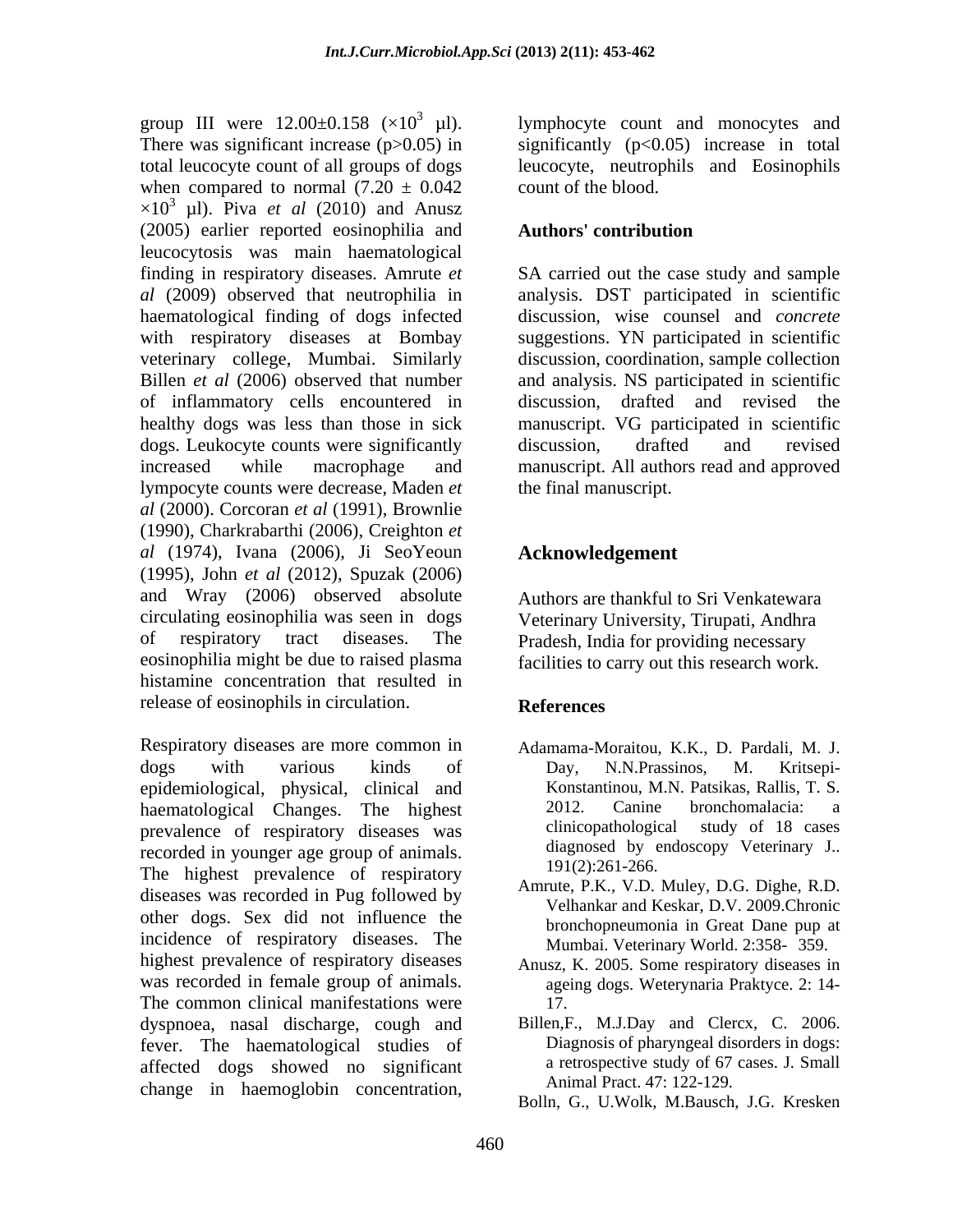and Hoptner, C. 2003. Retrospective study biopsy. J. American Animal Hospital of 143 cases (between 1997 and 2001) of

- Botha, W.S. and Rensburg, I.B.J. 1979. African .Veterinary Asso. 50:173-179.
- Brendan, 2006. clinical evaluation of the patient with respiratory diseases In: Ettinger, JD Feldan (eds) textbook of Small Animal Internal Medicine. 6<sup>th</sup> edition. WB Saunders, Co, Philadelphia.
- Brownlie, S.E. 1990. A retrospective study of diagnosis in 109 cases of canine lower respiratory disease. J.Small Animal Pract.
- Cadore, J.L. 2011. Questions and answers on...canine infectious tracheobronchitis.Le
- Cadore, J. L. and Guilbaud, L. 2012. The 49:145-152.<br>evolution of respiratory disease in dogs Jameson, P. H., 1
- Centil, M., J. Guthardt, A. Heusinger and
- dogs.Praktische Tierarzt. 93:896-903.
- 
- 
- Corcoran, B. M., K. L. Thoday, J.I, Henfrey, J. W. Simpson, A. G. Burnie and Mooney,  $73-82$ .
- Creighton, S. R. and Wilkins, R. J .1974 animals with lower respiratory tract 43-50.

Asso. 10: 227-232.

- chronic nasal discharge in the dog and cat. Devine, C. 2006. Canine infectious Praktische Tierarzt. 84: 742-751. Tracheobronchitis: updated findings. Devine, C. 2006. Canine infectious tracheobronchitis: updated findings. Veterinary Times. 36: 17-18.
- Pneumocystosis: a chronic respiratory Ford, R.B. 1990. Chronic lung disease in old distress syndrome in the dog. J.South dogs and cats. Veterinary Record. 126: 399-402.
	- th litter mates: primary ciliary dyskinesia? Haller. M.and Guscetti, F. 1994. Chronic rhinosinusitis, bronchitis and situs inversus in two English Cocker Spaniel Kleintierpraxis.39: 865-868.
- PP 1034 -1039. Hulas, C. and Hulas, M. 2009. Kennel cough in dogs - etiopathogenesis, treatment, prevention. Weterynaria w Praktyce. 6(3):21-22
- 31: 371-376. Ivana, S. 2006. Diagnosis and treatment of Nouveau Praticien Veterinaire Canine Agronomice si Medicina Veterinara Feline. 48:9-10. Bucuresti. Seria C, Medicina Veterinara. some bacterial infections in dogs. Lucrari Stiintifice - Universitatea de Stiinte 49:145-152.
- evolution of respiratory disease in dogs Jameson, P. H., L. A. King, M.R. Lapping and and cats: what has changed and what has Jones, R,L, 1995.Comparison of clinical not really changed Le Nouveau Praticien signs, diagnostic findings, organisms Veterinaire Canine – Feline. 52:45-50. isolated, and clinical outcome in dogs with Muller, E. 2012. Coughs, colds, the American Veterinary Medical bacterial pneumonia: 93 cases Journal of the American Veterinary Medical Association. 206:206-209.
- hoarseness <br>
hoarseness <br>
hoarseness <br>
infectious diseases of the respiratory tract in Ji SeoYeoun Yi KangJae Kim JunYoung Ji SeoYeoun Yi KangJae Kim JunYoung Yoon JungHee Choi MinCheol, 2012.
- Charkrabarthi, A. 2009. Text book of Clinical Imaging features of eosinophilic Veterinary Medicine. 3<sup>rd</sup> Edition. PP 327-<br>bronchopneumopathy in three dogs. Veterinary Medicine. 3<sup>rd</sup> Edition. PP 327-<br>bronchopneumopathy in three dogs. 372. J.Veterinary Clini. 29(2):194-197. Imaging features of eosinophilic
- Clercx, C., I. Reichler, D. Peeters, K. John, G. H., R. K. Noel, H. A.S. Peter, T. S. McEntee, A. German, J. Dubois, F. James and Stanley, T. W. 2000. Bergy's Schynts, N. Schaaf- Lafontaine , T Manual of Determinative Bacteriology, .Willems, M .Jorissen and Day, M. J Ninth Edition.
	- .2003. Rhinitis/ bronchopneumonia Knotek, Z., T. Fichtel, P. Kohout and Benak, syndrome in Irish Wolfhounds. Journal of J. 2001.Diseases of the nasal cavity in the Veterinary Internal Medicine. 17: 843-849 dog. Aetiology, symptomatology, diagnostics. Acta Veterinaria Brno. 70: 73-82.
	- C. T. 1991. Pulmonary infiltration with Maden, M., F. M. Birdane,. F. Alkan, H.H. eosinophils in 14 dogs. Journal of Small Hadimli and Aslan, V. 2000. Clinical, Animal Practice. 32: 494-502. cytologic, bacteriologic and radiographic .Bacteriologic and cytologic evaluation of dogs.Veteriner Bilimleri Dergisi. 16: 1, analysis of respiratory diseases in 43-50.
	- disease using transtracheal aspiration McCandlish, I.A.P., Thompson, H., H.J.C.